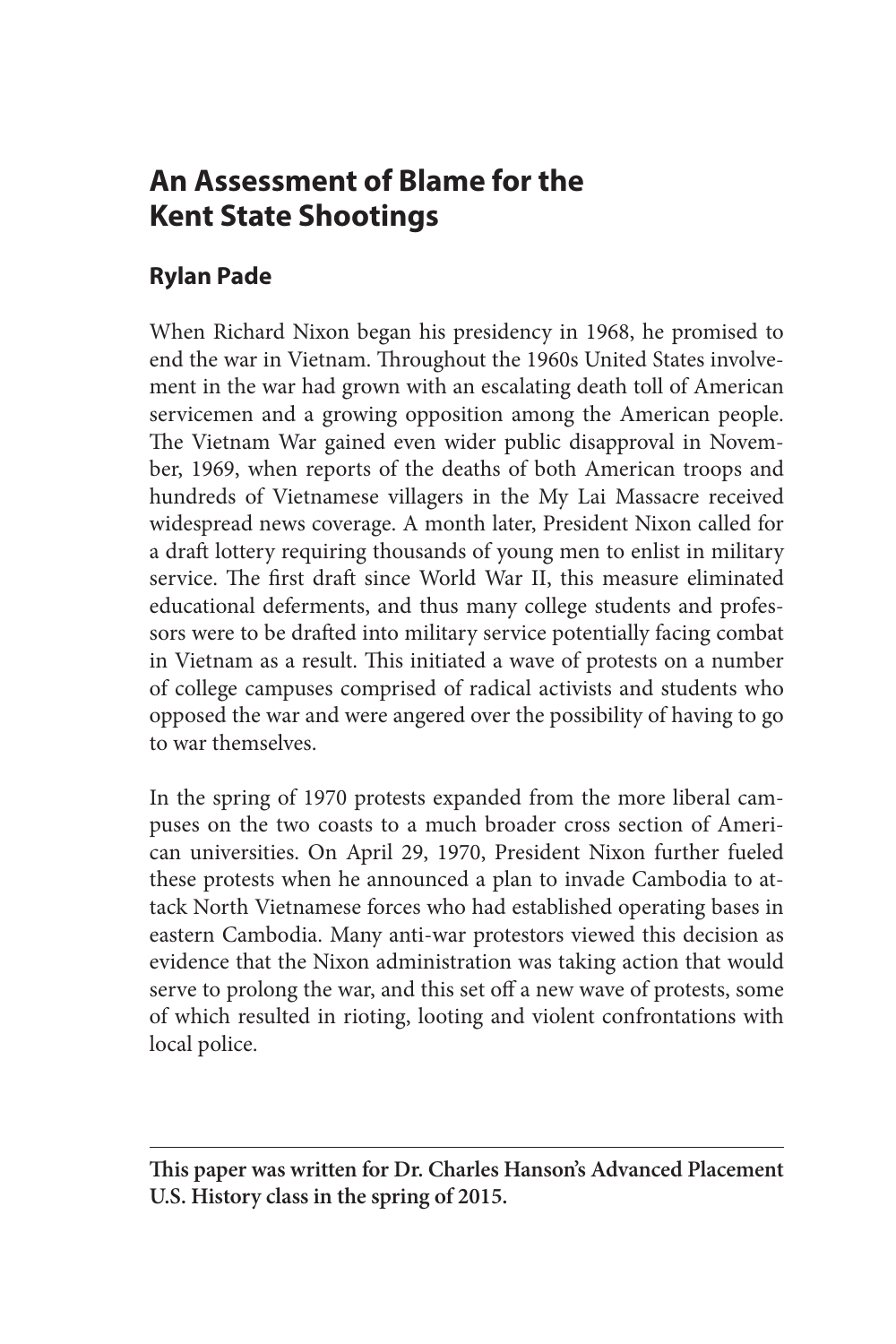Kent State University, a mid-sized public university located in a small town south of Cleveland, Ohio, was one such location. The university had prior, though relatively modest, anti-war activity, but on Friday, May 1, 1970, a larger protest was organized involving about 500 demonstrators. Following this Friday campus demonstration, the protestors spilled over into the town of Kent, and later that night clashes with police and looting occurred. Much of it did not involve Kent State students, but instead was the result of rowdy bar patrons who trashed stores and fought with the police. Kent town Mayor, Letroy Satrom, concerned that the local police force was incapable of handling the upcoming weekend protests, decided to call in the Ohio National Guard. The next day, Saturday, May 2, before the Guard members arrived in Kent, another on-campus antiwar protest led to the burning of the Reserve Officer Training Corps (ROTC) building. The next evening, the now tense situation worsened when the Guard used tear gas to disperse a crowd of unruly demonstrators. Criticism of the protesters by Jim Rhodes, Governor of Ohio, and the Guards' presence on campus served to increase the resolve of the demonstrators and add to the size of their protest group. A larger protest was planned for Monday, May 4. On this day, the Guardsmen opened fire on the crowd, killing four Kent State students and wounding nine others. A terrible tragedy with major national consequences had occurred on this previously peaceful, Midwestern campus.

What exactly happened on that day to cause the National Guardsmen to shoot is still under considerable debate. Much has been written about Kent State, not just at the time, but in the 45 years since then as well. Documentaries, books, and even songs recount the events of that weekend.<sup>1</sup> However, many questions about the shooting still remain unanswered. The question most debated today by historians is: who was to blame for the shootings, the National Guardsmen who shot at the unarmed students, or the Kent State demonstrators whose protests provoked this tragic incident? Having reviewed considerable materials about the events of those four days, my conclusion is that the National Guard bore the primary responsibility for the deaths of the Kent State students.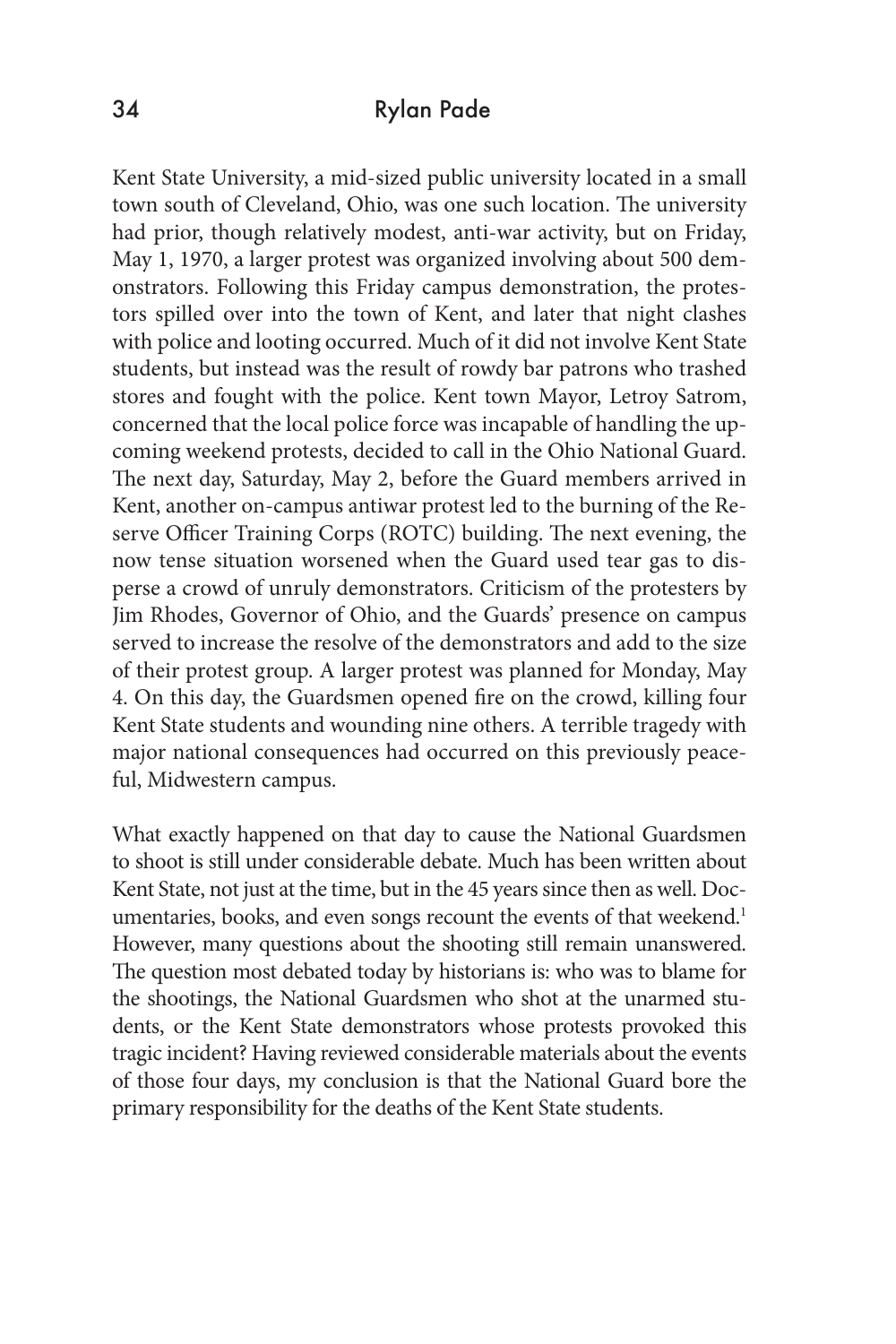#### **Violence Begets Violence**

Mentioned in verse 26:52 of the Gospel of Matthew and repeated by Dr. Martin Luther King in his speeches for peaceful resistance to racial inequality during the Civil Rights Movement, the phrase "violence begets violence" asserts that violent behavior will only lead to more violent behavior. This very phrase was used by Dr. Robert White, President of Kent State University, in his press conference on the day after the shootings when he offered his view of the incident.<sup>2</sup> He suggested that the demonstrators acted violently, forcing the National Guardsmen, in fear of their lives, to retaliate with force.3 This assertion, that the demonstrators were threatening the lives of the Guardsmen, is the core rationale that has been used to justify the National Guardsmen's firing upon the demonstrators. In White's view, the students had put the National Guardsmen in a position where the Guardsmen believed that their lives were in danger, and thus the Guardsmen needed to respond with force sufficient to protect themselves.

Before May 4, 1970, some members of the Kent State community had in fact been protesting the United States military's actions in Vietnam, and these protests had led to violence on the campus. On April 8, 1969, a year prior to the Kent State shootings, Robert E. Matson, Vice President for Student Affairs at Kent State University, issued a letter to Kent State's leaders of Students for a Democratic Society (SDS) informing them of their suspension from campus due to several violations including battery and assault on university police officers, violent and forceful attempted entry into administration buildings, and breach of the peace.<sup>4</sup> This radical group of Kent State students clearly had a history of attacking law enforcement officials before the National Guardsmen set foot on campus. It is quite possible that the Guardsmen were aware of the SDS members' prior record of violent protests and threatening behavior to authorities like them. They also definitely knew of the looting and fighting with the Kent police that had occurred on the previous Friday night, of the possible involvement of outside "agitators" and activists, and of the burning of the ROTC center on Saturday. These prior events could have influenced the National Guardsmen's attitude towards the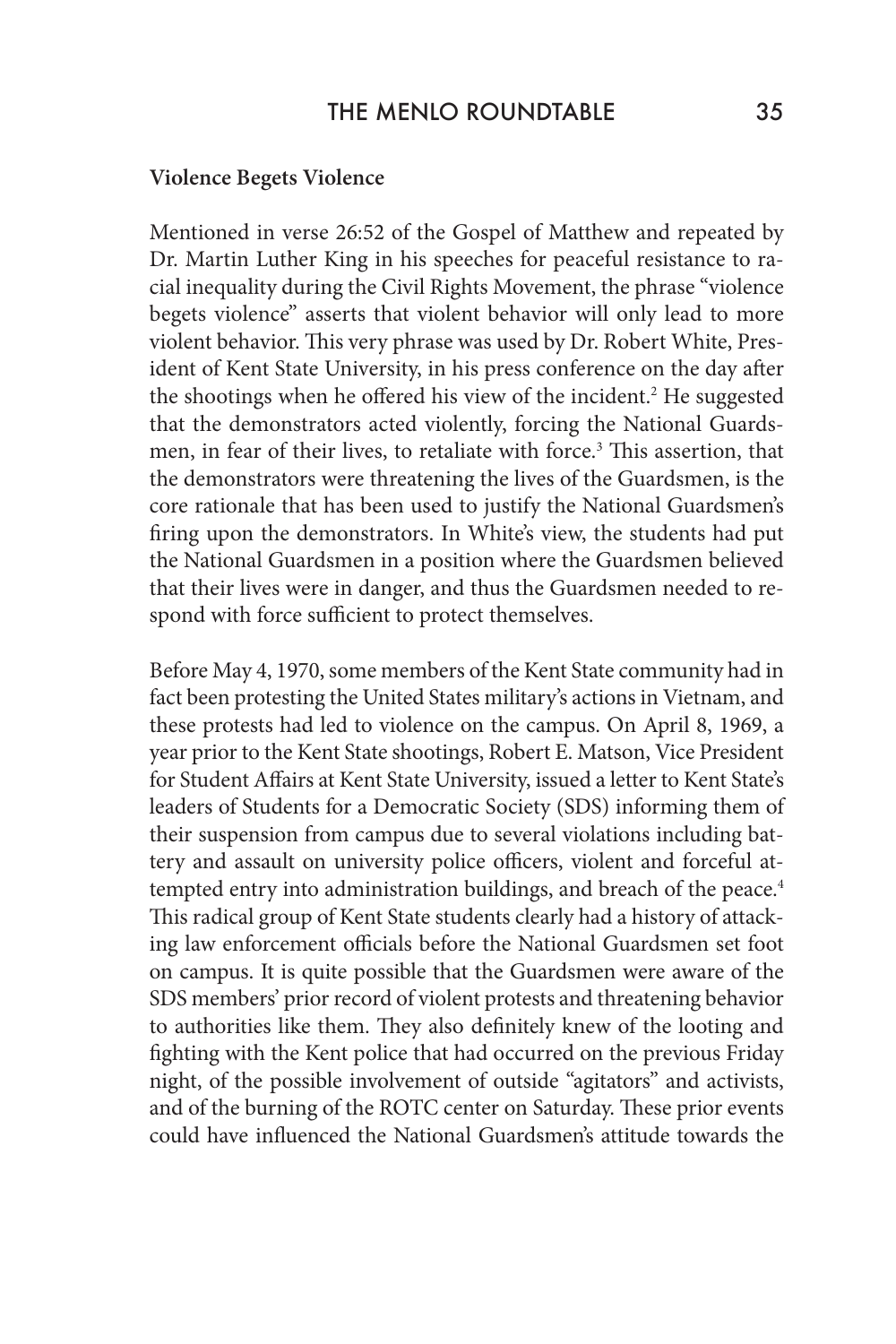student demonstrators, for if they knew that law enforcement officials on the campus had been assaulted and injured in the past, it is conceivable that the National Guardsmen would have feared for their safety earlier in the rioting and felt that there was a likelihood that the rioters would take physically harmful actions against them. Thus, once the demonstration felt to the Guardsmen to be getting out of their control, they conceivably feared for their personal safety, particularly given that they were greatly outnumbered by the demonstrators.

Subsequent to the shootings, some observers, historians and the general public initially concluded that the National Guardsmen were not to blame for the shootings and had just cause to fire on the crowd of students. One historian, Christopher J. Broadhurst, summarized this view when he asserted that the students instigated the violence by previously burning the ROTC building, throwing rocks at the National Guardsmen, and dispensing tear gas canisters at the Guardsmen.<sup>5</sup> He believed that the National Guardsmen fired into the crowd of student protestors solely in order to protect their own lives, and he pointed the finger at the Kent State students themselves for causing the deaths of four young individuals.

National Guardsmen leaders themselves later expressed this same view. One National Guard leader, Ron Snyder, stated that "the Guardsmen were provoked beyond reason. I believe that we used every conceivable effort to get the people to disperse and to move, long before the formation moved up to the hill."5 Essentially, the National Guardsmen were said to have done everything that they could to calm and control the crowd, but in the end their only choice was to use lethal force.

#### **Distance Makes All the Difference**

At the core of the argument absolving the National Guardsmen from blame in the Kent State shootings is that they were put in a position that endangered their lives, and thus they had just cause to fire upon the crowd of Kent State students. The main basis of this argument is that the students were physically violent during the demonstration. They had surrounded and thrown rocks at the Guardsmen and had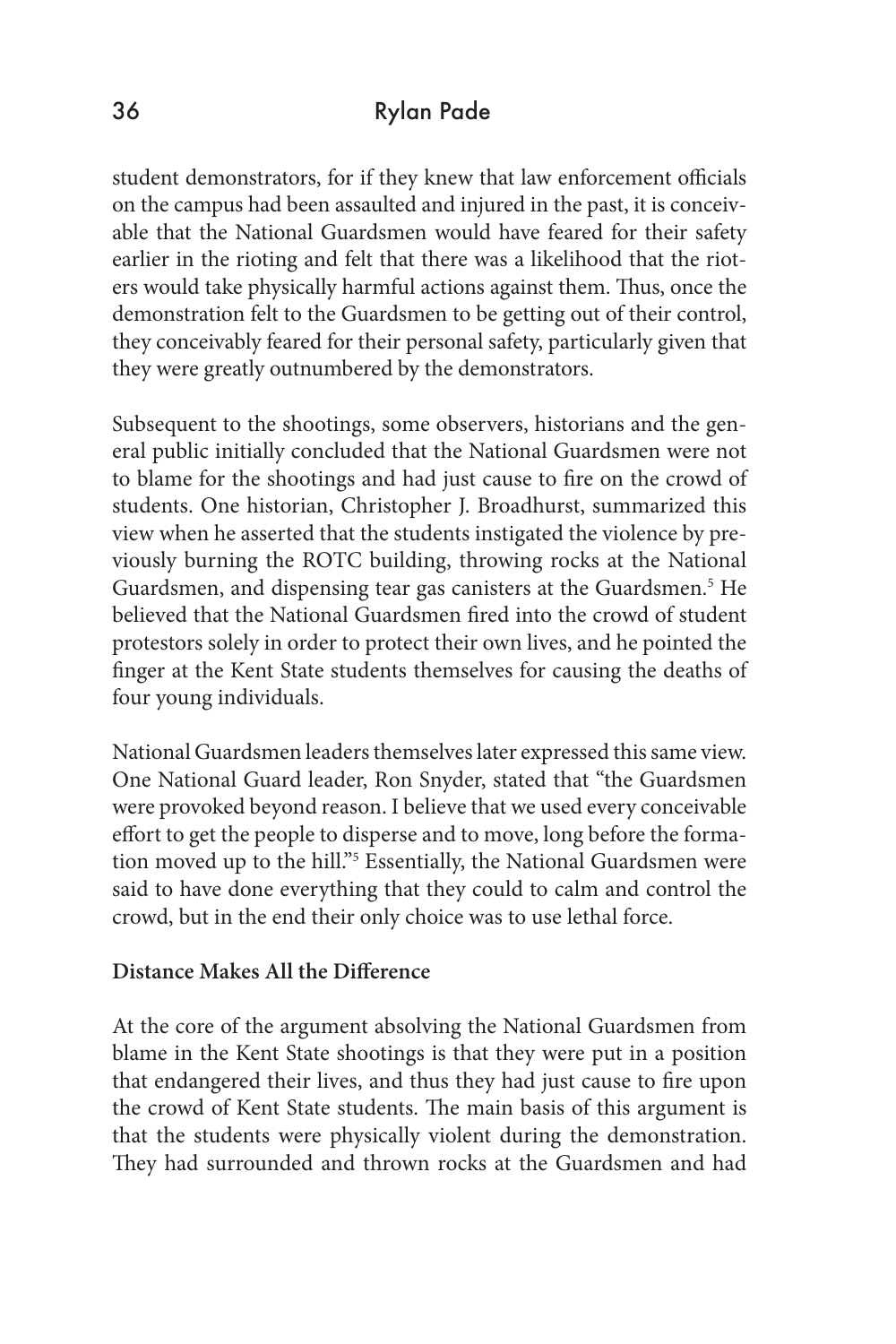thrown back the tear gas canisters that the Guardsmen had used to try to disperse the crowd. However, there is no concrete evidence to prove that the National Guardsmen's lives were in danger at the point at which they decided to turn and fire into the crowd of Kent State students. Instead, I believe that the National Guardsmen panicked and fired into the crowd without just cause, and that there are a number of reasons why this places the blame for the shootings of 13 people fully on them.

The Guardsmen fired more than sixty rounds before ceasing fire, and thirteen students were shot. Four were killed, two paralyzed for life, and seven were severely wounded.7 This seems well beyond the necessary force to repel the crowd even if there were justification to do so. Jeffery Glen Miller stood ninety yards from the National Guardsmen when they opened fire, and he died from a shot to the mouth.<sup>8</sup> William K. Schroeder stood one hundred and thirty yards from the Guardsmen and he died from a shot in the back.<sup>9</sup> Sandra Lee Scheuer was one hundred and thirty yards from the Guardsmen, and she was killed by a shot through the side of the neck.<sup>10</sup> Allison B. Krause stood one hundred and ten yards from the Guardsmen, and she died from a shot to her left side.<sup>11</sup> The average distance of the students who were killed from where the National Guardsmen were shooting was one hundred and fifteen yards. Of the thirteen students wounded, two were shot in the front, seven from the side, and four from the rear.<sup>12</sup> This pattern suggests that they were randomly fired upon victims.

These statistics also indicated that those who were wounded appeared to pose no immediate threat to the Guardsmen. At an average of one hundred and fifteen yards, it is hard to fathom how the students could pose a physical danger to the Guardsmen as they were well beyond distances for possible physical contact. Also, these students were clearly too far to pose a threat in terms of rock throwing.13 Further, while there was considerable confusion and chaos in the midst of the protest, there was no subsequent evidence to suggest that the thirteen students who were shot were putting the National Guardsmen's lives in danger, nor had any of them had personal history of violent behavior. A subsequent FBI investigation included the finding that of the thirteen, none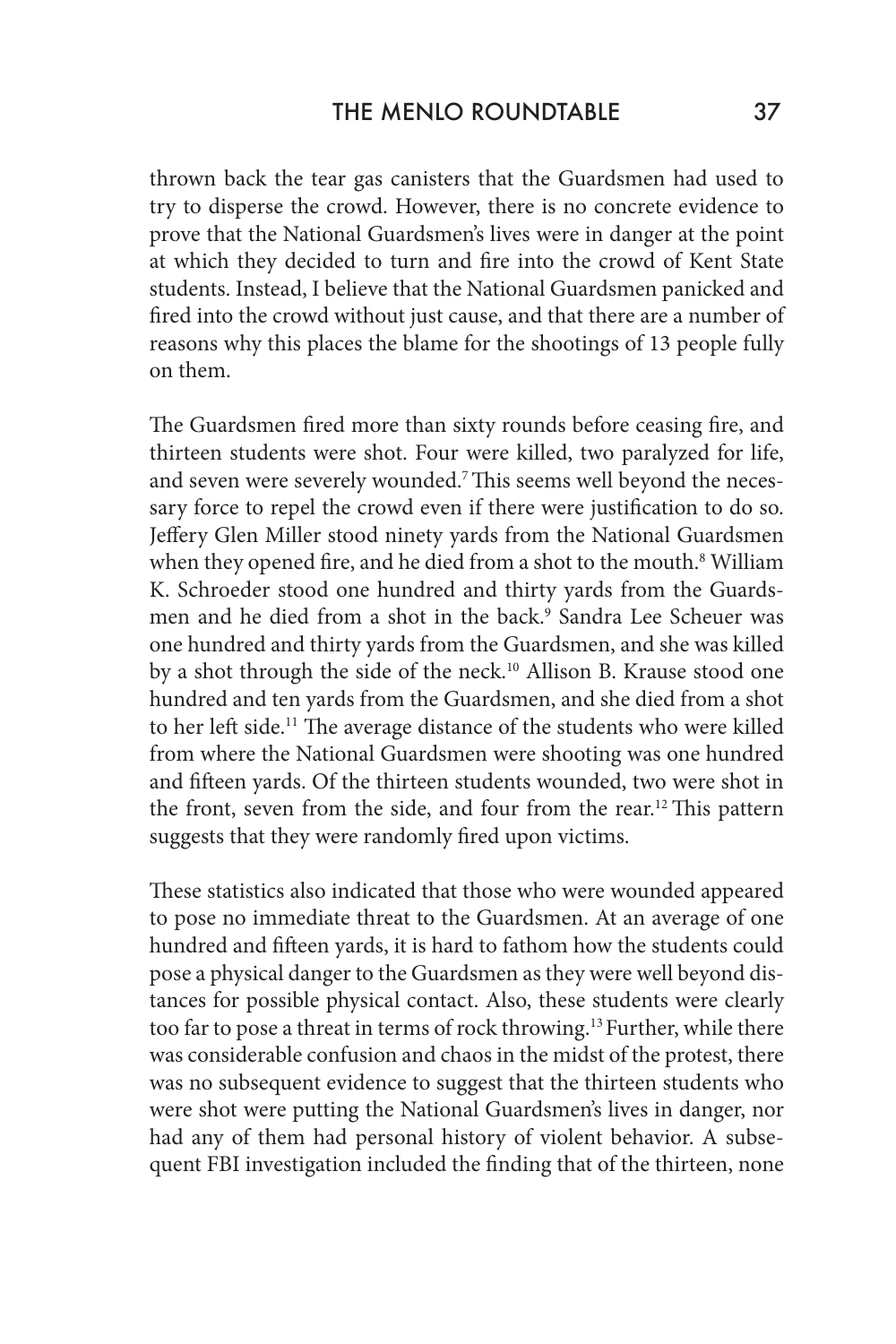were associated with the disruption and protest three nights prior on May 1, or with the burning of the ROTC building on May 2. Thus, what possible justification would the National Guardsmen have to fire on these particular thirteen people?

Nearly two thousand Kent State students and others gathered on May 4 to protest the Cambodian Incursion and calling in of the National Guard to the campus; however, no photographs from the day show any protestor close enough to physically attack or harm the National Guardsmen.14 The majority of the photographs taken that day portray the Kent State demonstrators as vocal and maybe confrontational, but also clearly unarmed. John Filo's Pulitzer Prize-winning photograph of Mary Ann Vecchio kneeling over the body of Jeffrey Miller minutes after he was shot, shows both Vecchio, Miller, and the students surrounding them to be essentially in a state of shock (see Appendix). In other photos, many of the students appeared to be observing rather than protesting, and many of those who were protesting were retreating away from the Guardsmen, not advancing to attack them.

As historian John Fitzgerald explains, the National Guardsmen "suddenly fired into a crowd of innocent protestors without just cause."<sup>15</sup> Overall, the distances at which the crowd was located and the distances from the National Guardsmen that the students who were killed stood, provided overwhelming evidence that the students' actions were not life threatening to the Guardsmen.

## **Incorrect Testimonies Lead to Doubt**

In subsequent investigations of the events at Kent State, representatives of the Guardsmen were asked to explain and justify their actions. The rationale for the killings that they put forth, that their lives were in danger, was clearly central to their defense. However, the National Guardsmen's inaccuracies, discrepancies and contradictions in their testimonies and accounts of the situation following the shootings raised many questions about the validity of this rationale. Their inconsistencies instead suggested that the various Guardsmen may have changed or fabricated their testimonies in order to cover up what really occurred in an attempt to justify their use of lethal force.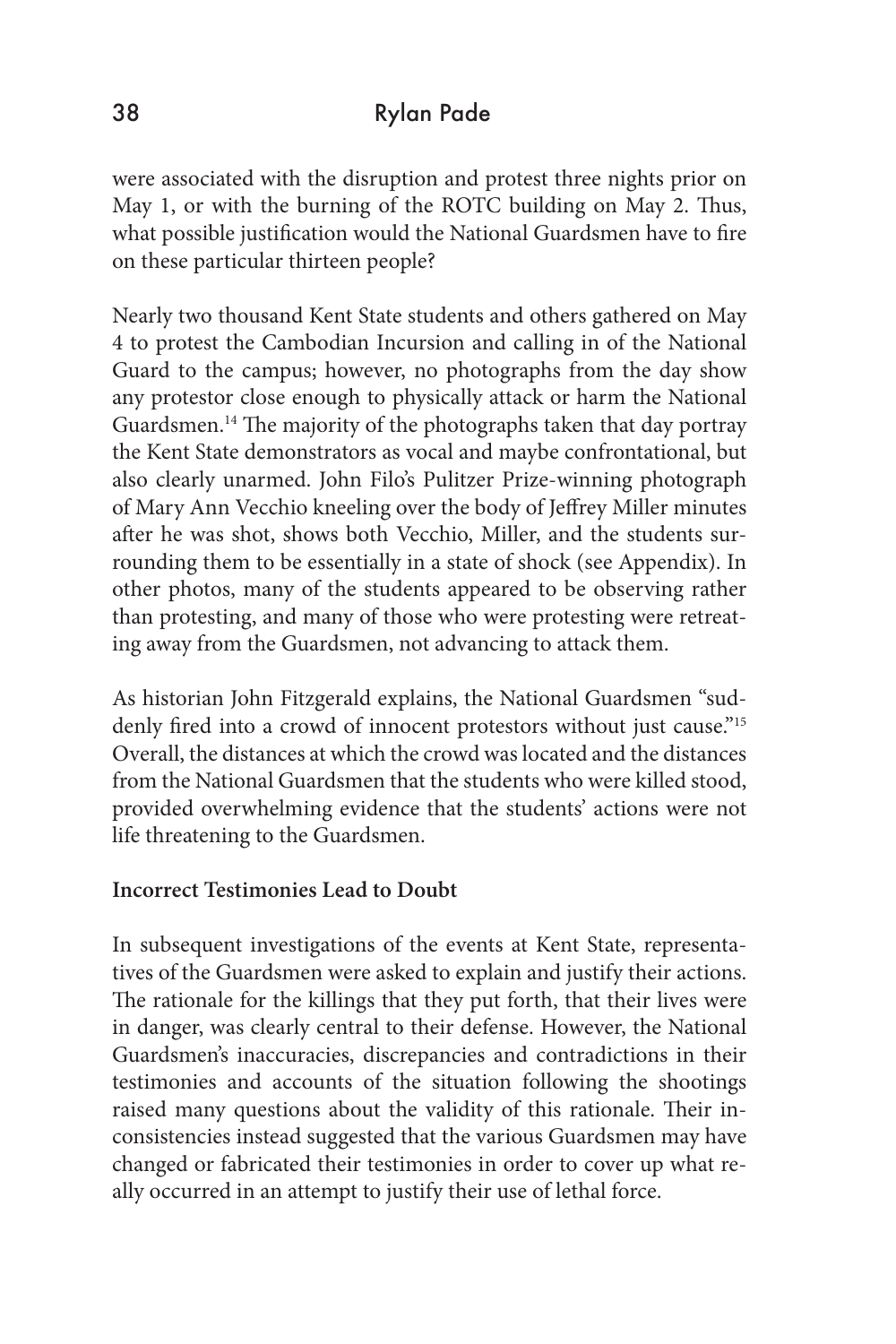General Canterbury, for example, who was in charge of the National Guardsmen that day, testified that the students were at times as close as four or five yards from the guards during the protest.16 However, photographs show no student was within twenty yards at any time when the Guardsmen were at the football field.<sup>17</sup> In fact, the main body of demonstrators was at least sixty to seventy five yards away.

Also, some Guard officers said they shot in response to shots fired by an unidentifiable sniper. The FBI conducted extensive investigations around the sniper assertions, including a search with a metal detector of the area at which the protest occurred in an attempt to find nonmilitary bullets. However, no evidence was found that suggested anyone other than the National Guardsmen fired a weapon that day.18

These apparent inaccuracies in the National Guardsmens' recounting of the events, and particularly those of General Canterbury, the commanding officer, raises the possibility that they may have deliberately fabricated the circumstances describing how their lives were in danger in order to offer the "just cause" for deciding to discharge their rifles into the crowd.

## **Unprepared And Inexperienced**

It is also evident that the National Guardsmen lacked the appropriate leadership, were inexperienced and unprepared to handle a situation of this nature, and that they clearly did not follow their own rules of engagement that were designed to avoid violence in the case of protesting. The National Guardsmen basically did not fulfill the duties that they were there to perform.

In General Canterbury, the National Guardsmen had a leader who was inexperienced in how to handle a highly volatile situation like this. At a minimum, he should have closely monitored the actions of his troops in the midst of the protest. The troop of Guardsmen were not previously trained to handle a protest setting, nor were they briefed on how to behave should the crowd become unruly. Without a command from their leader, they should not have fired into a crowd of protestors. However, "no command to fire was given, either by word or by gesture"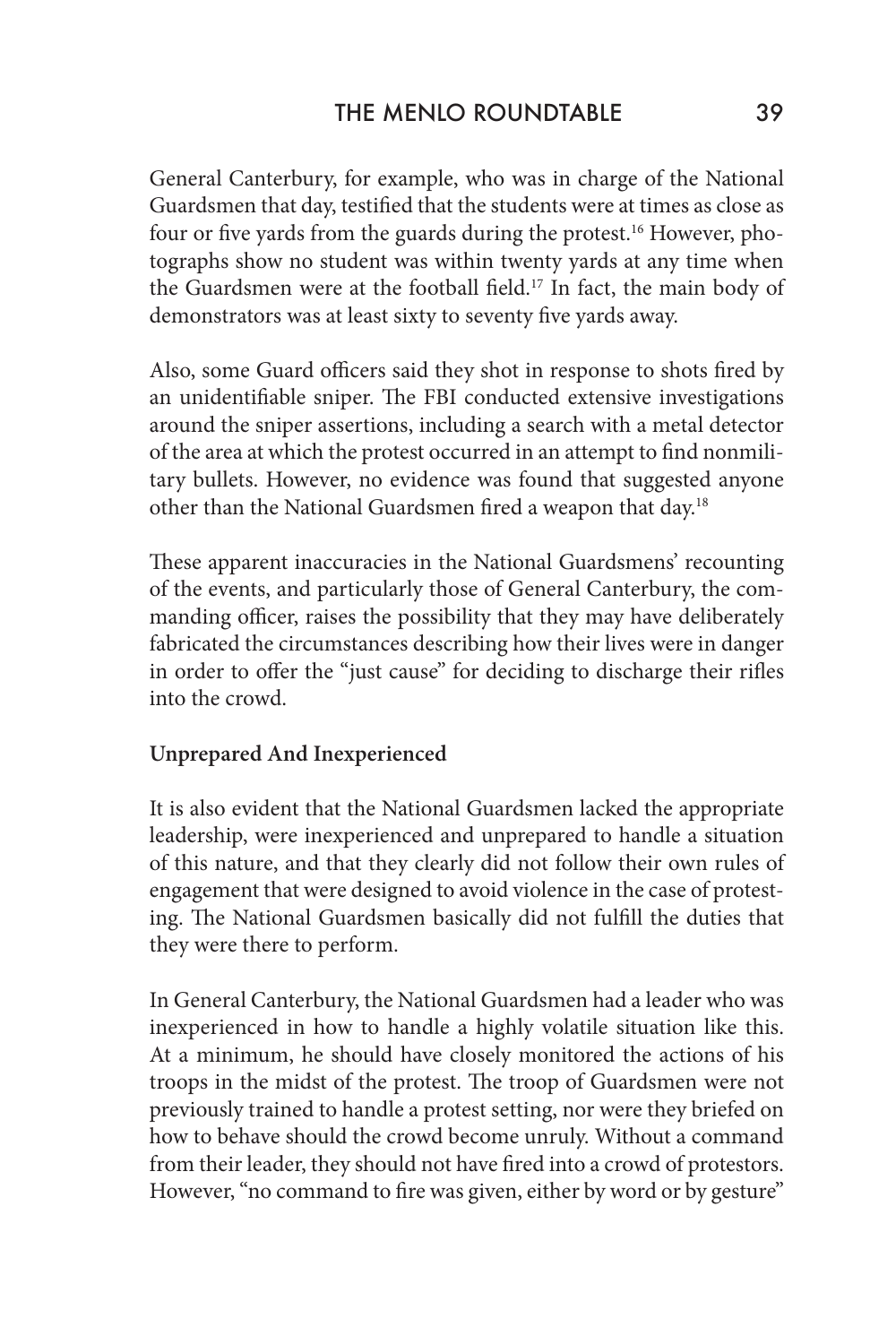by General Canterbury.<sup>19</sup> Instead, each National Guardsmen acted on his own, and those that fired did so at their own discretion, thus not following the chain of command.

Shortly after the shootings General Canterbury gave permission to Professor Glenn W. Frank to attempt to get the crowd of protestors to leave without further disruption.<sup>20</sup> Frank persuaded the students to sit down instead of milling around and warned the students that they might be shot if they approached the Guardsmen again.<sup>21</sup> "They're scared to death. They're a bunch of summertime soldiers," he said of the Guardsmen. "They're not professionals."22 Frank's comments reflect the fragile state of mind and inexperience of the young group of Guardsmen. To require a professor of the university to step in and do the job that the National Guardsmen should have done, was essentially an admission of failure by the general and his troops to perform the duties expected of them.

Lastly, the National Guardsmen did not follow their own "Rules of Engagement."23 One rule plainly stated in their guidelines is "Indiscriminate firing of weapons is forbidden. Only single aimed shots at confirmed targets will be employed."24 Nor did they use "the minimum force necessary" to disperse the protestors.<sup>25</sup> As discussed earlier, the students were shot at substantial distances from the Guardsmen, so it is clear that the Guardsmen did not fire at one confirmed target and instead were guilty of indiscriminate firing of their weapons randomly at the crowd. Finally, the Guards also did not follow the protocol for the sequence of measures that they were supposed to take in a riotous situation. Instead, they fired their weapons well before it was warranted to do so.

Following the events of May 4 at Kent State there were numerous investigations to determine what had happened. The Guardsmen were indicted by a grand jury, but in 1974 the charges were subsequently dismissed. The Scranton Commission, a group that was formed by President Nixon to investigate the protests that were occurring on college campuses throughout the U.S., issued a report in September of 1970 that concluded that "Even if the guardsmen faced danger, it was not a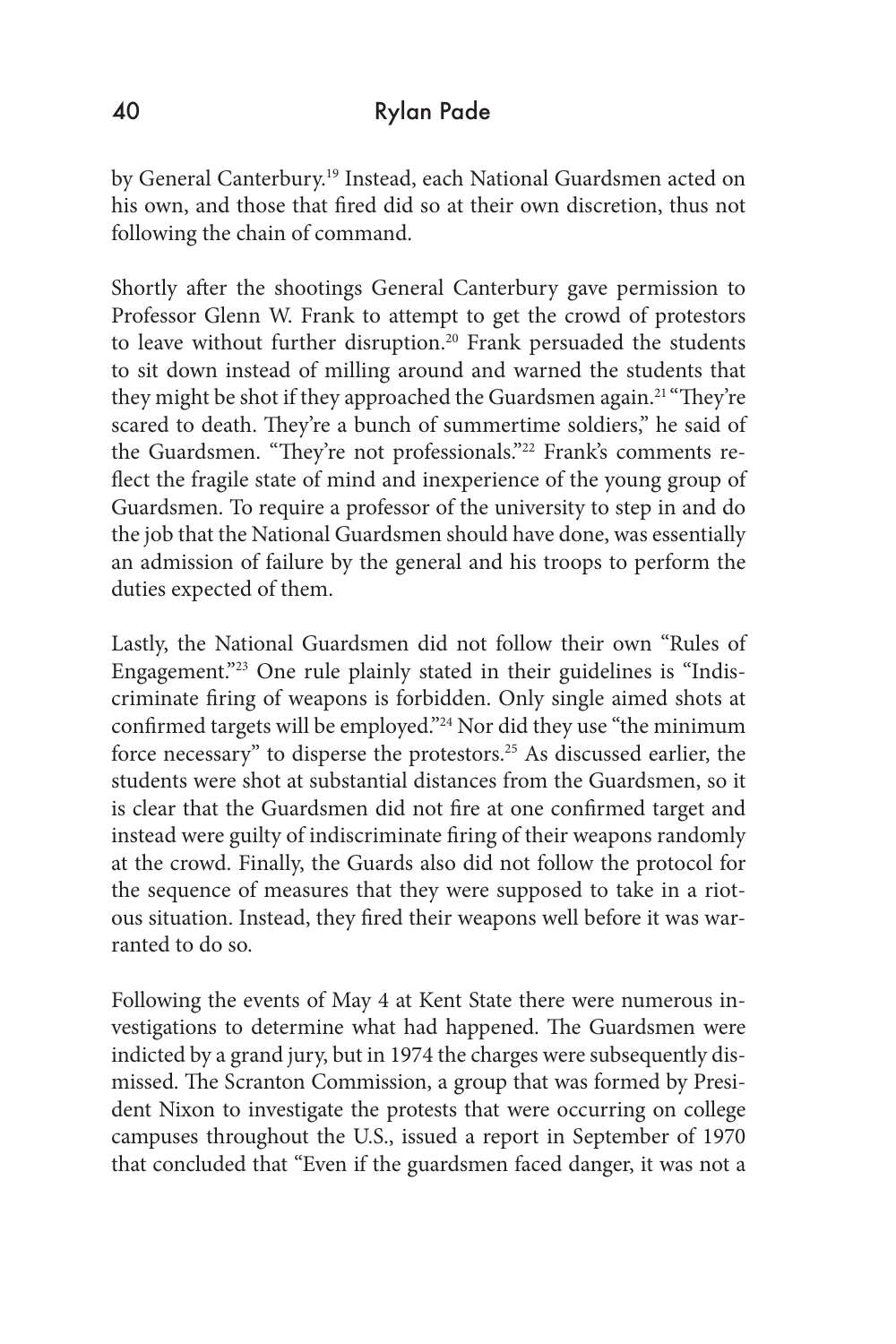danger that called for lethal force. The 61 shots by 28 guardsmen certainly cannot be justified. Apparently, no order to fire was given, and there was inadequate fire control discipline on Blanket Hill. The Kent State tragedy must mark the last time that, as a matter of course, loaded rifles are issued to guardsmen confronting student demonstrators."26

#### **History Repeats Itself**

The shootings at Kent State share an eerie similarity to the Boston Massacre over two hundred years earlier. On March 5, 1770, British Army soldiers fired their muskets into a crowd of unarmed Boston citizens, who were throwing rocks and shards of ice at the soldiers in protest of a tax that had been ordered by the British authorities on tea. About the same number of protestors were killed or wounded in Boston as at Kent State, and the event was hugely consequential to garnering broader support throughout the colonies for an end to British rule.

Both Kent State and the Boston Massacre incidents occurred during a period at which a substantial portion of the national population shared a common disapproval of government policies and a frustration with the government's unwillingness to deal with their disapproval. Frustration led to protest and rioting, and ultimately violence towards the representatives of the government. The decision of armed troops to fire at the unarmed protestors in both events is still argued today by historians as to whether the soldiers were indeed in a position in which lethal force was the correct response. In any case, the outcomes were tragic "massacres," and they ultimately had major consequences in terms of gaining public support for the protestors' causes. Patriots across America used the Boston Massacre as a rally cry against the British, and news authorities doctored the details of the massacre so it would act as propaganda in America's fight against British rule, citing the situation as British soldiers shooting into a crowd of innocent and unarmed Bostonians as an act of cruelty.27 While Americans in 1970 on average initially looked at the Kent State shootings as an unfortunate situation where violence got out of hand, the subsequent increase in protests on college campuses throughout the U.S. was instrumental in shaping public opinion and bringing the Vietnam war to a conclusion.<sup>28</sup>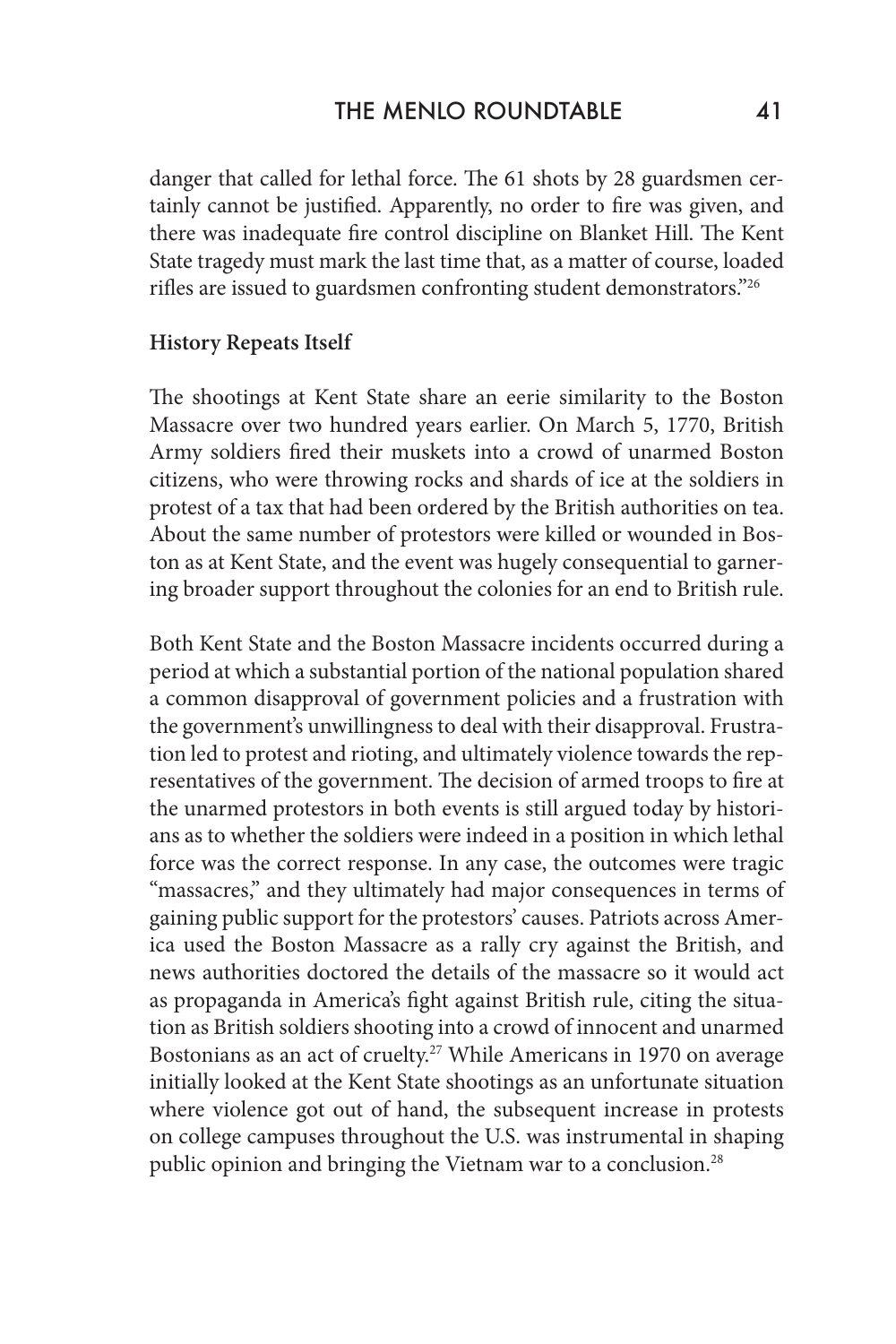#### **National Tragedy**

In the forty five years since the Kent State shootings there has been much controversy and disagreement surrounding who was to blame for the shootings. Historians around the world have their opinions and arguments for one side or the other between the National Guardsmen and Kent State students. Regardless of the uncertainty of who was responsible for the deaths at Kent State, there was no uncertainty about the lasting political and social consequences that this event had on our country. Five days after the shootings, 100,000 people marched in Washington to express their anger at the killings and their support for ending the war. In the month following the shootings, protests escalated and widened at college campuses around the country, and over 400 universities were shut down for the remainder of the school year and their students were sent home.

On February 23, 2010, the "Kent State Shootings Site" was added by the U. S. National Park Service to the National Register of Historic Places. In listing the site, the Park Service stated that the site "is considered nationally significant given its broad effects in causing the largest student strike in United States history, affecting public opinion about the Vietnam War, creating a legal precedent established by the trials subsequent to the shootings, and for the symbolic status the event has attained as a result of a government confronting protesting citizens with unreasonable deadly force."<sup>29</sup>  $\bullet$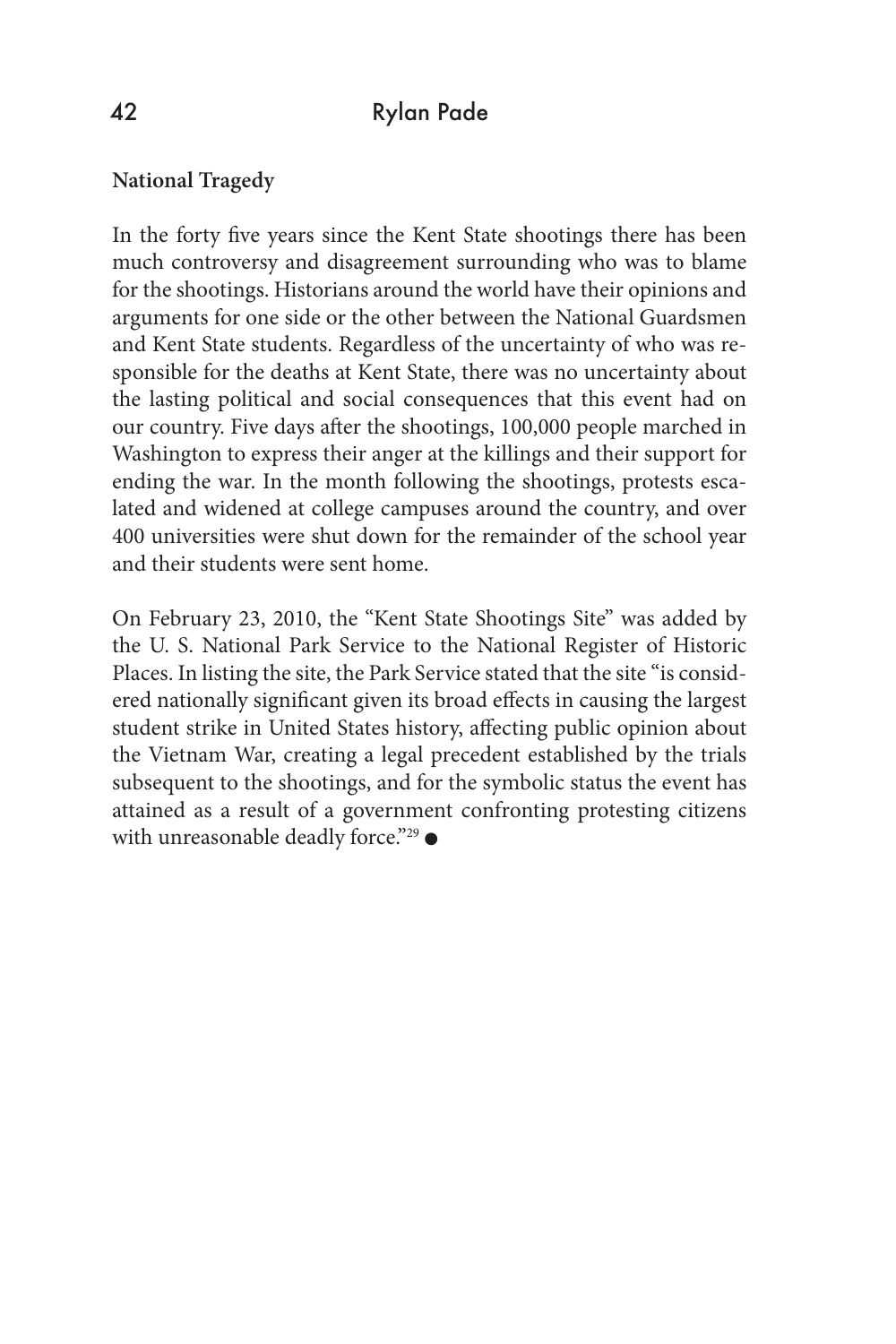# **Appendix**



John Paul Filo, "Kent State," *Library of Congress Prints & Photographs Online Catalog*, http://www.loc.gov/pictures/.

## **Notes**

1. The song "Ohio" by Crosby, Stills, Nash, and Young was a reaction to the Kent State shootings and became a hit in 1977 when it was released.

2. Robert I. White, "Tuesday Afternoon of Dr. Robert White." Press Conference, May 5, 1970. Ohio Memory Collection.

3. It is also possible he is being intentionally ambiguous to remain unbiased.

4. Robert E. Matson, *Robert E. Matson to Students for a Democratic Society*, April 8, 1969. Ohio Memory Collection.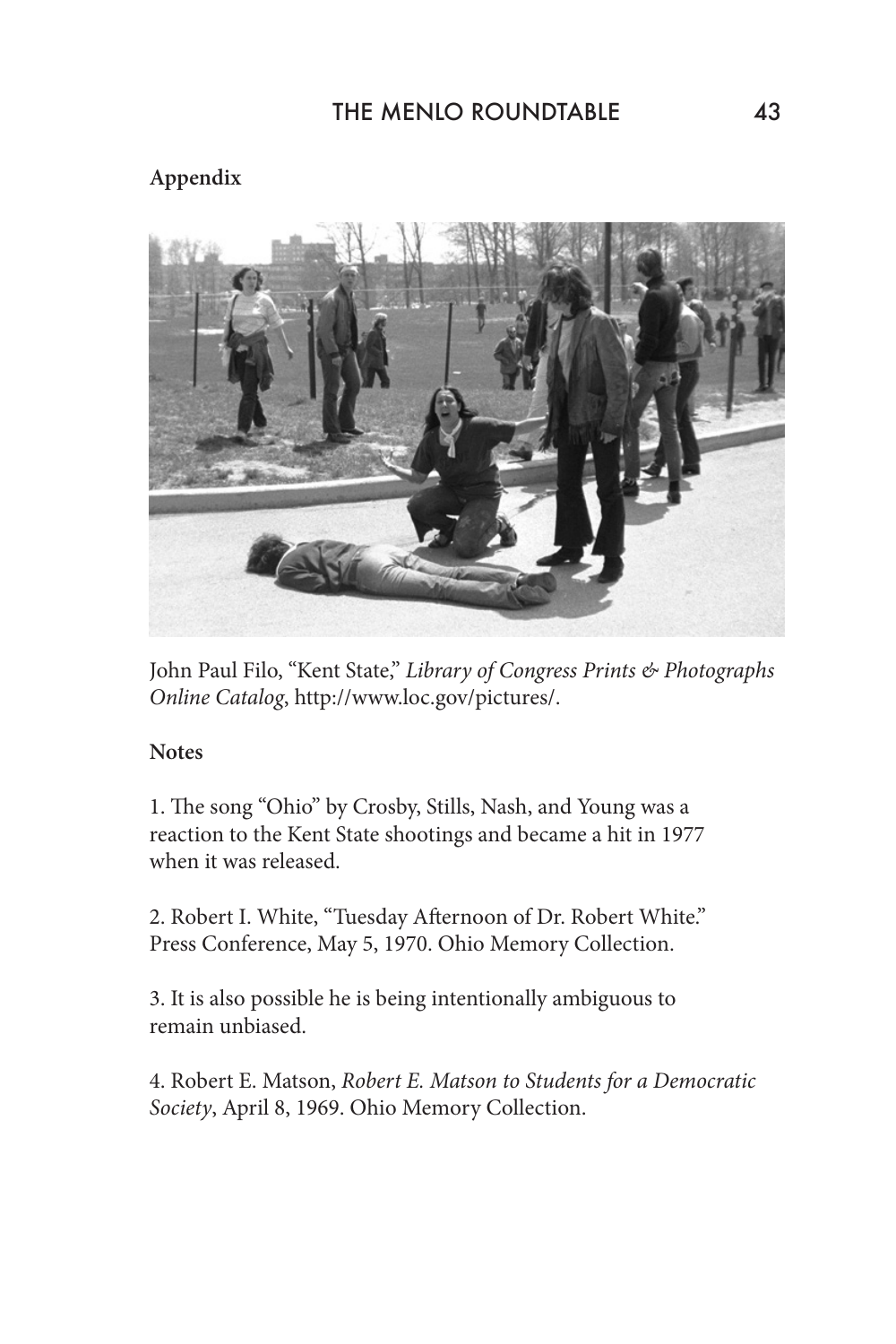5. Christopher J. Broadhurst, "'We Didn't Fire a Shot. We Didn't Burn a Building': The Student Reaction at North Carolina State University to the Kent State Shootings." *The North Carolina Historical Review*, no. 3 (July 2010): 288. JSTOR.

6. *1970 Year in Review*, "Kent State Shootings," United Press International, May 6, 1970, accessed March 4, 2015, http://www. upi.com/Archives/Audio/Events-of-1970/Kent-State-Shootings/.

7. William W. Scranton, *The Report of the President's Commission on Campus Unrest* (Washington, DC: U.S. Department of Health, Education & Welfare, 1970), 273.

8. Ibid.

9. Ibid.

10. Ibid.

11. Ibid.

12. Ibid., 274.

13. With the average Major League Baseball pitcher today throwing the baseball a maximum of around the same distance as where the students stood upon being shot, it is to say the least, unlikely, those students were threatening the National Guardsmen with rocks.

14. Ibid., 269.

15. John Fitzgerald O'Hara, "Kent State: May 4 and Postwar Memory," *American Quarterly*, no. 2 (June 2006): 314. JSTOR.

16. Scranton, *The Report of the President's Commission on Campus Unrest*, 270.

17. Ibid., 271.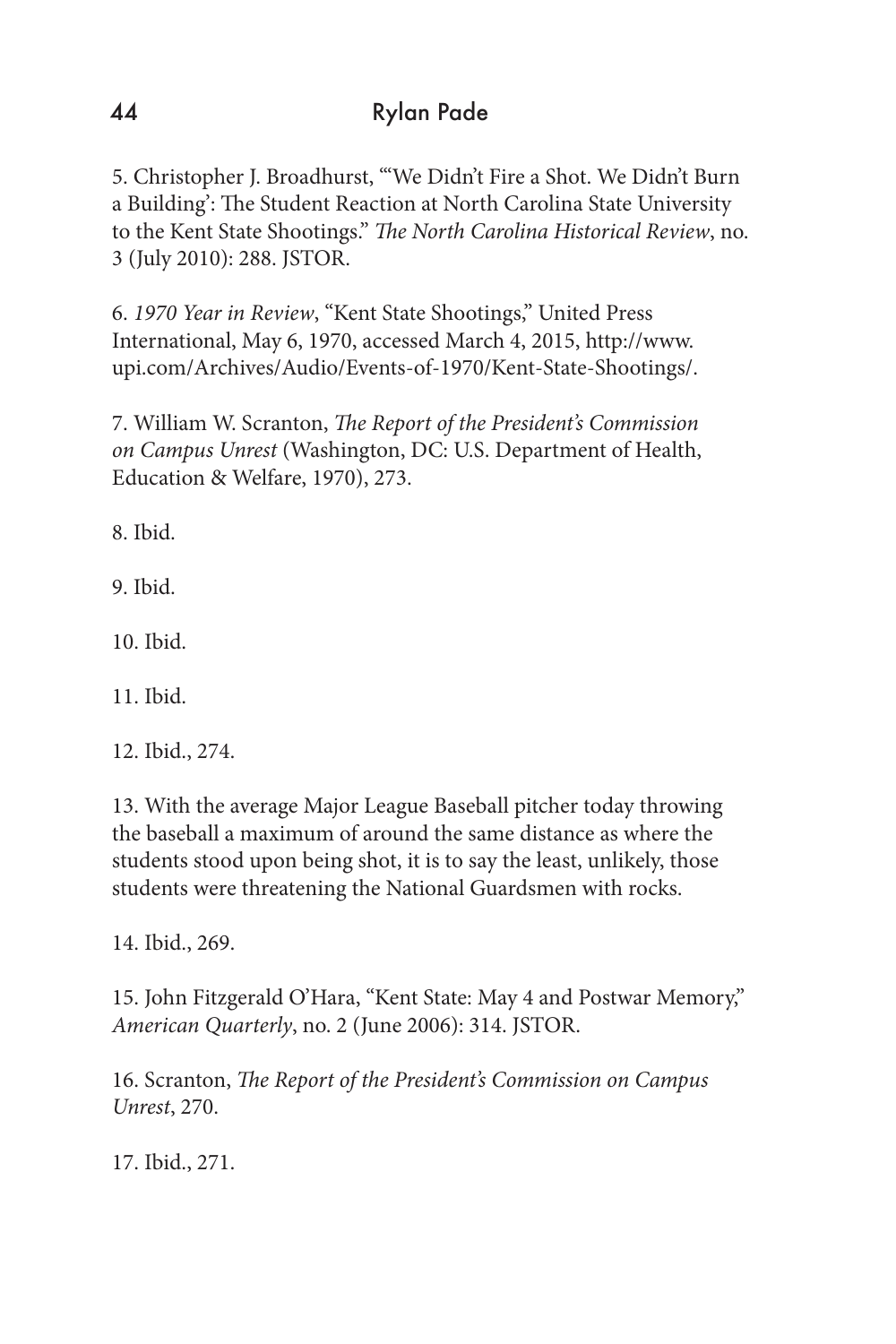18. Ibid., 279.

19. Ibid., 275.

20. Ibid,. 278.

21. Ibid.

22. Ibid.

23. Ibid., 282-283.

24. Ibid.

25. Ibid.

26. Ibid.

27. *Boston Gazette and Country Journal* (Boston, MA), March 17, 1770, 71.

28. John Kifner, "4 Kent Students Killed By Troops," *The New York Times* (New York, NY), May 5, 1970, 2.

29. "Kent State Shootings Site," National Register of Historic Places, last modified February 26, 2010, http://www.nps.gov/nr/feature/ weekly\_features/10\_02\_26\_KentStateShootingSite.htm.

#### **Bibliography**

#### *Primary Sources*

*Boston Gazette and Country Journal* (Boston, MA), March 17, 1770. Accessed March 4, 2015. http://www.bostonmassacre.net/gazette/.

Filo, John Paul. "Kent State." *Library of Congress Prints & Photographs Online Catalog*. http://www.loc.gov/pictures/.